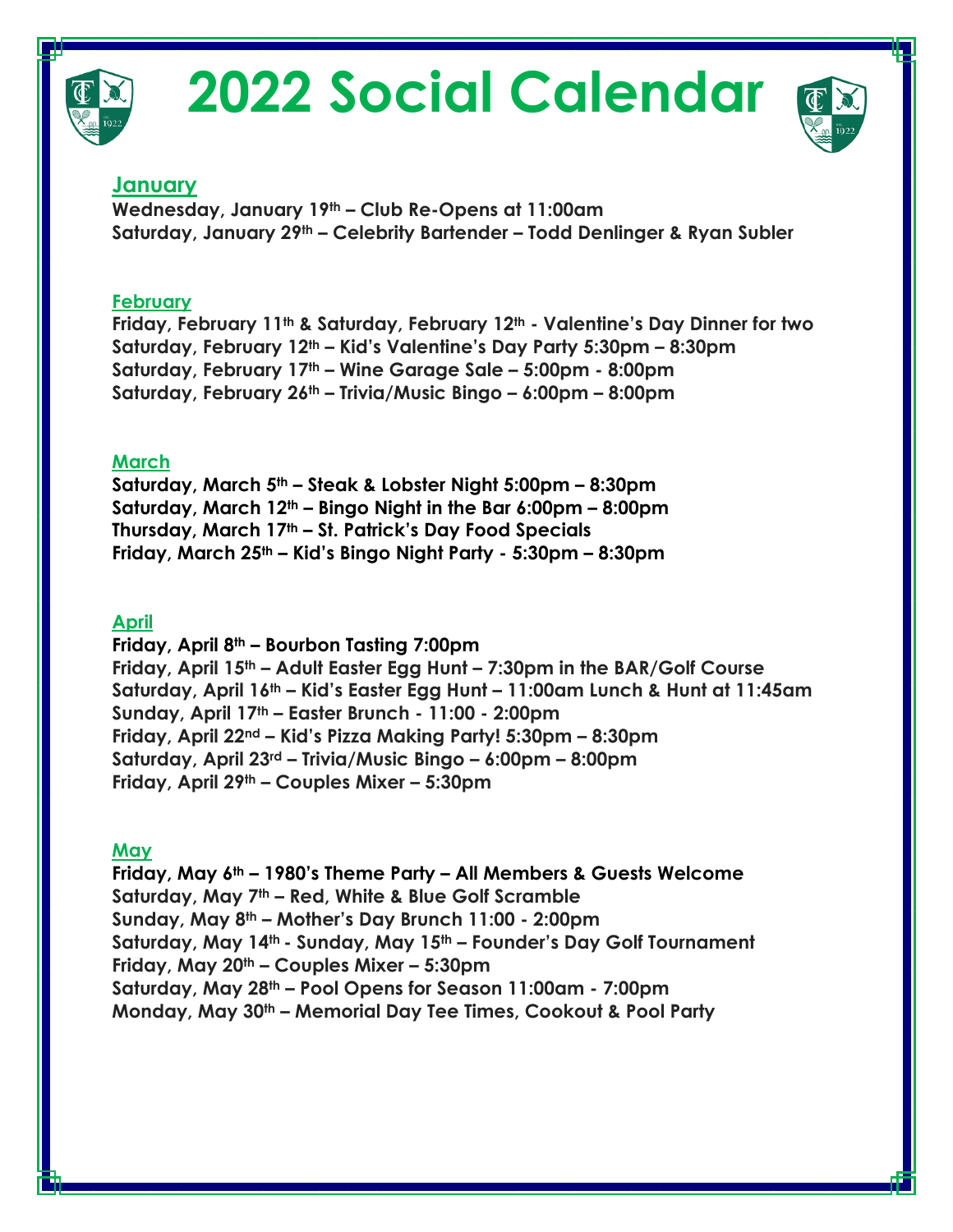

# **2022 Social Calendar**



#### **June**

**Friday, June 3rd – New Member Orientation Party – 6:30pm Saturday, June 4th – Izzy Ladies Golf Tournament Saturday, June 4th – Family Fishing Derby – 3:00pm – Hole #18 Pond Tuesday, June 7th – Thursday, June 9th – TCC Kid's Camp Friday, June 10th – Couples Mixer – 9 & Wine - 5:30pm Friday, June 17th – Summer Solstice Golf Outing Sunday, June 19th – Father's Day/ Parent Child – Tee Times Tuesday, June 21st – Ladies Member Guest 2022 Saturday, June 25th - Chef's Dinner with Wine Pairings - 6:00pm**

#### **July**

**Monday, July 4th – Golf Tee Times, Cook-Out and Pool Party Thursday, July 7th – Saturday, July 9th – Country Concert Bus – Must Sign up Friday, July 15th – Couples Mixer – 5:30pm Saturday, July 16th – Utrecht Memorial Golf Tournament Saturday, July 23rd – Adult Luau at the Pool** 

#### **August**

**Tuesday, August 2nd – Thursday, August 4th – TCC Kid's Camp Thursday, August 4th – Gala Day Golf Tournament Saturday, August 6th – Ladies Member-Member Saturday, August 6th – Bingo Night in the Bar 6:00 – 8:00pm Thursday, August 11th – Saturday, August 13th – Men's Member Guest 2022 Sunday, August 14th – Men's Member Guest Rain Date Friday, August 19th – Couples Mixer – 9 & Wine – 5:30pm Saturday, August 27th – Nimer Golf Outing** 

#### **September**

**Monday, September 5th – Labor Day Tee Times, Cookout & Pool Party Monday, September 5th – Last Day Pool is Open for Season Friday, September 23rd & Saturday, September 24th – 100 Year Golf Outing/Party! Friday, September 30th – Couples Mixer – 5:30pm**